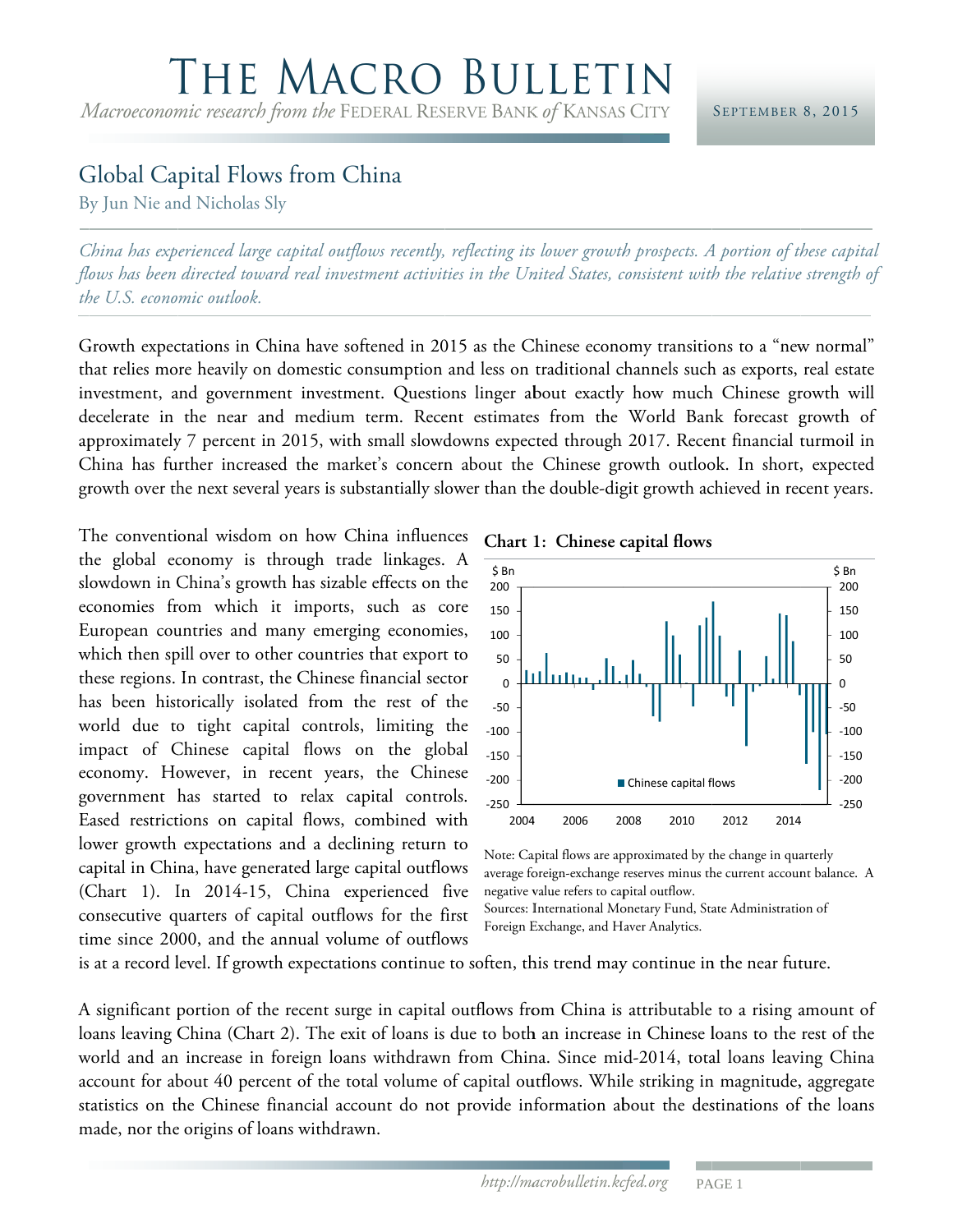## THE MACRO BULLETI Macroeconomic research from the FEDERAL RESERVE BANK of KANSAS CITY

## SEPTEMBER 8, 2015

Another significant source of Chinese capital outflows is the continued increase in foreign direct investment

Chart 2: Investment and loan flows from China



Chart 3 illustrates cross-border merger and acquisition activity into the United States across all industries, excluding activity by financial holding companies. The lines in the chart correspond to real foreign direct investment from different geographical regions. The number of cross-border acquisitions of U.S. establishments from each region is plotted relative to its overall mean  $(=1)$ . In the last half of 2014 and the first half of 2015, U.S. inbound acquisition activity from China spiked to more than three times its historical average. In other words, a portion of the capital flowing out of China recently has been absorbed by real investment within U.S. industries.

How do capital outflows from China affect the

(FDI) (Chart 2). Similar to the exit of loans, we cannot observe the destination of Chinese FDI directly from financial account data. However, observed cross-border merger and acquisition activity offers a useful alternative to the financial account, which can be used to infer the direction of inbound and outbound FDI flows. Rather than providing only an aggregate picture, merger and acquisition activity provides information about investment activities within specific industries, and tracks the origin and destination of merging firms. The overwhelming majority of foreign direct investment occurs through cross-border merger and acquisition activity, ensuring that observed activity captures salient features of global investment patterns.





Note: Transactions involving financial holding companies are excluded. Source: Thomson Reuters.

countries that absorb them, in particular the United States? The extent to which the United States absorbs Chinese capital flows partially reflects the strength of the U.S. economy. Going forward, if the slowdown in China is larger than currently expected and the resulting capital outflow continues to be absorbed by U.S. industries and financial markets, then investors will need to compete more aggressively for viable domestic opportunities. As a result, more projects could be funded than would have been absent such capital flows, leading to greater U.S. investment activity. Though, greater competition for the most attractive opportunities will also likely lead investors to accept a lower return. Combined, these effects suggest that higher capital